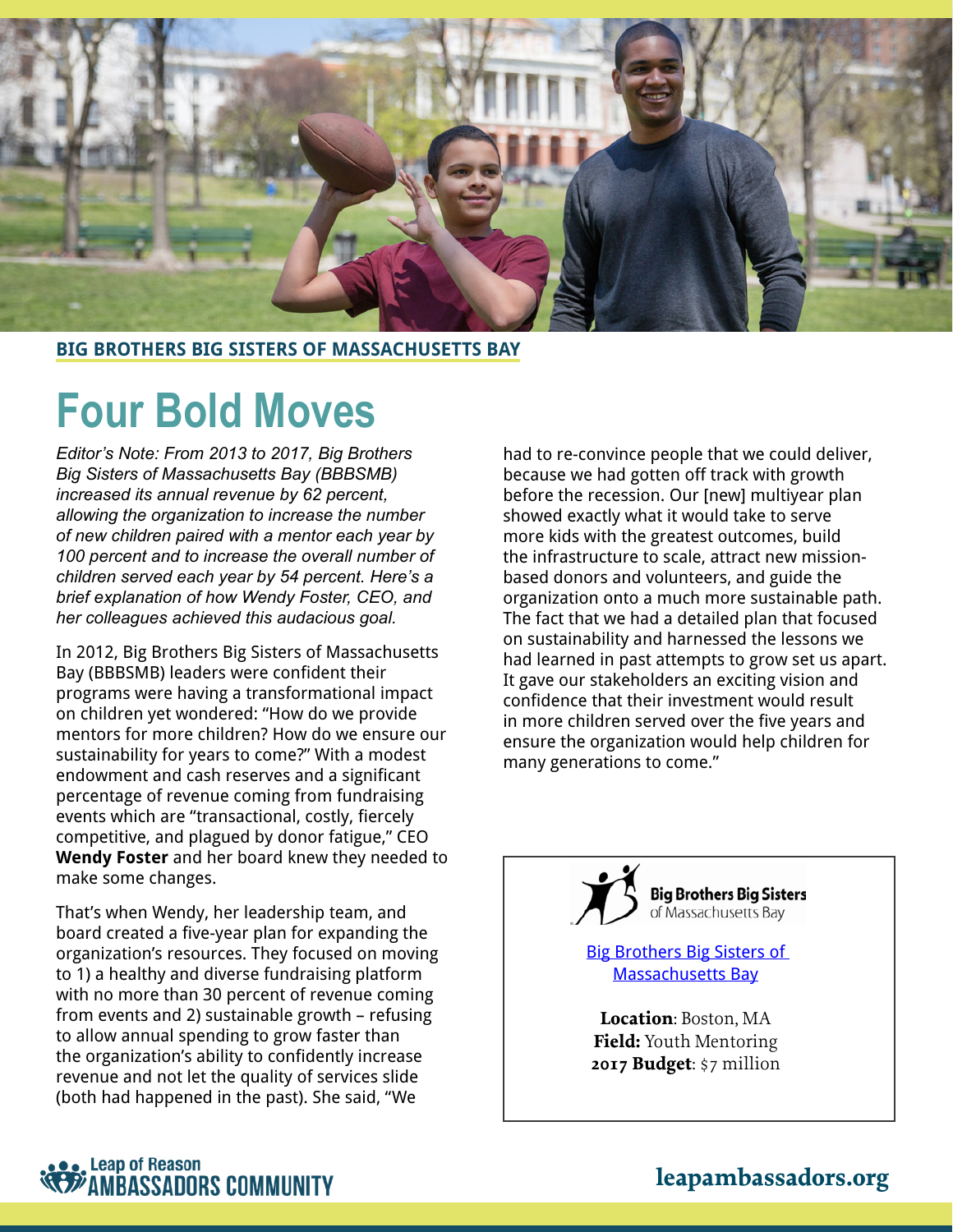1 There is no doubt that making the short-term tradeoff to build fundraising capacity There is no doubt that making the short-term tradeoff to build fundraising capacity<br>has resulted in our ability to serve thousands more kids in the longer term.

### **Building a Culture of Philanthropy**

Achieving the growth goal required disciplined execution. The previous revenue model that relied heavily on special events wasn't a platform for sustainable growth, so a shift from transactional to relationship-driven fundraising was necessary. Leadership also knew they had to change how they talked to donors, meaningfully engage them in the organization and its strategy, and expand the number of donors. They knew donors needed the chance to ask questions and participate in the change process.

Staff started by listening to long-time major donors who said they were tired of feeling the pressure to ensure successful events as the primary way to support ever-growing annual operating budgets. They were equally frustrated at the general lack of sustainable growth, the "yoyoing" between advancing and falling back. Wendy and her team took this feedback to heart. The new strategy included specific fundraising targets over the next five years, additional staff, and number of children served each year. They leveraged lessons learned, provided a framework for how to get stronger, demonstrated a solid understanding of the financial model, and shared their passion and excitement for serving more youth. "Our program gives kids a sense that there is somebody out there who is totally invested in them, who will root for them, and who will help them succeed. That's a game-changer for under-resourced kids and through this plan we were going to reach more than 3,000 new children," Wendy said.

They asked major donors to step up to help make their vision a reality, and they came through with multi-year pledges of more than \$8 million over the plan's five years. Although BBBSMB held the same number of events as previous years, event revenue decreased from 60 percent to 30 percent of the budget, thanks to an increase in individual donations, a shift that put the organization onto a more sustainable path.

### **Four Bold Moves**

As BBBSMB finalized its plan to increase revenue, services, and impact on the community, Wendy and her board made four bold moves, not without controversy.

#### **1. Short-term trade-off for long-term benefits**

To free up dollars to pay for new development staff and bolster its infrastructure, the organization raised funds that traditionally would have been allocated to programs. Many nonprofits might see this decision as counterproductive to mission, but leadership knew it was important for the longrange plan for sustainability and growth. Although it drew some criticism from staff, the courageous resolve from BBBSMB leaders paid off. Wendy said, "As a leader you are constantly balancing the 'here and now' with the future. There is no doubt that making the short-term tradeoff to build fundraising capacity has resulted in our ability to serve thousands more kids in the longer term."



### **2. Unprecedented investment in development talent**

Wendy and the board decided to hire a "rock star" Chief Development Officer (CDO). They used outside assistance to recruit and hire experienced development talent to execute the strategy. Human service nonprofits regularly lose great development professionals to higher education institutions and hospitals that can afford to pay

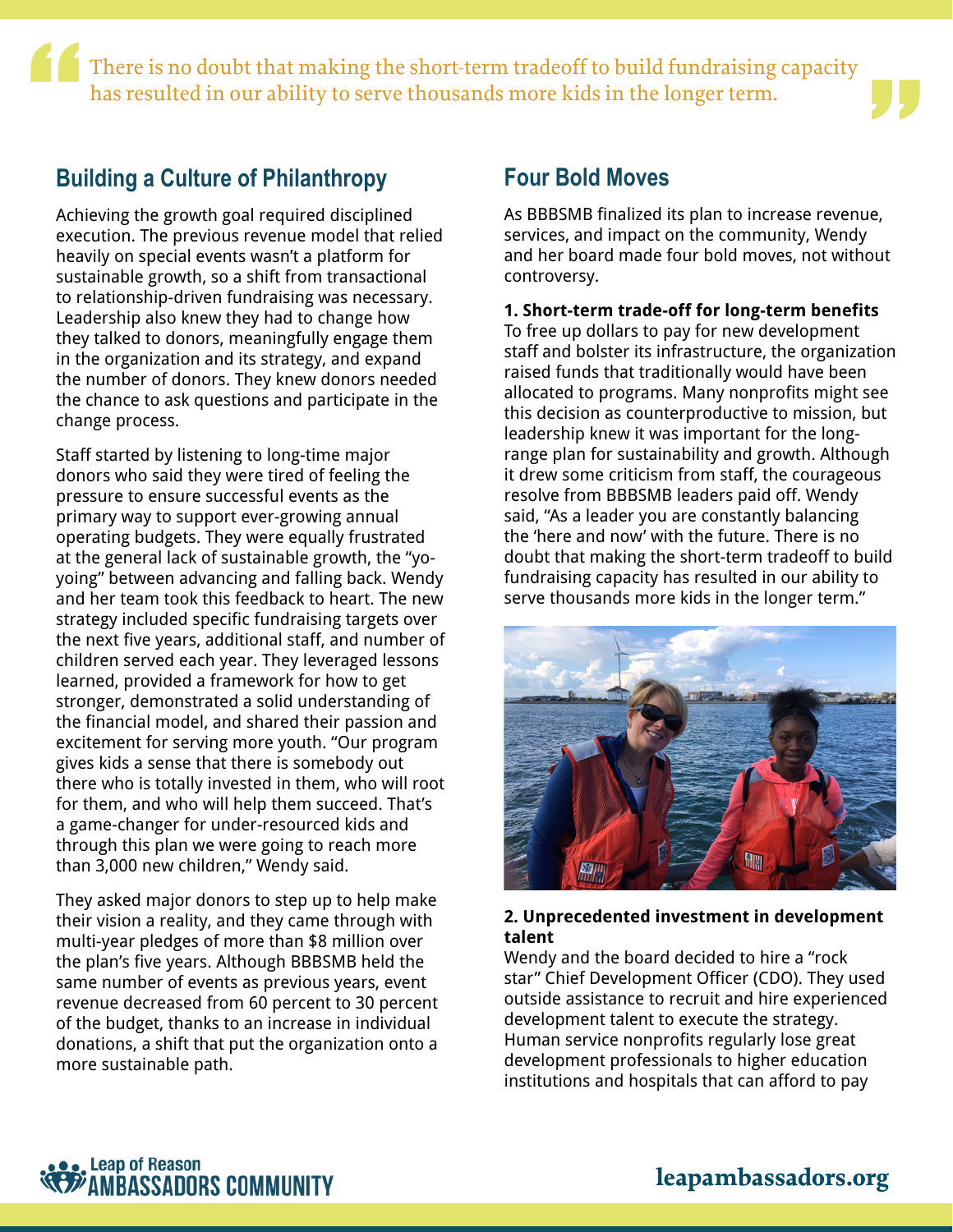more. BBBSMB decided it was going to compete on salary requirements to build a top talent team that could change the game for them. The result was a CDO with a higher salary than anyone else at the agency, including the CEO. "The math works because when you invest in high caliber talent, you generate more revenue. Most nonprofits are gun-shy about the initial investment, but if the sector doesn't get serious about competing for development talent, we won't get the talent we need to secure the support from donors to make the difference we are being called to make in our communities."

Wendy was looking for a change agent, and she found one! She hired a seasoned professional who had great success raising funds from major donors, as well as a demonstrated ability to build a fundraising team. The CDO's goals included increasing the number of donors, the total amount of donations, and specific dollar benchmarks; and building a team of individual-giving and major-gift development professionals. This unconventional salary structure required a great deal of time

…when you invest in high caliber talent, you generate more revenue. … if the sector doesn't get serious about competing for development talent, we won't get the talent we need to secure the support from donors to make the difference we are being we won't get the talent we need to<br>secure the support from donors to<br>make the difference we are being<br>called to make in our communities.

spent convincing leadership staff that this was the right direction. Challenging dialogue and taxing conversations are part of all major change processes.

#### **3. Increased Board Engagement**

"<br>"<br>"

From the beginning, it was clear that the board of directors had to increase their contributions and identify new donor prospects. The board became accountable for a "give/get" target of \$10,000 per year with a rationale that it would take the entire

organization—board, donors, and stakeholders to lift BBBSMB to the next level. (Previously, directors were asked to make BBBSMB one of their top three charities and make a donation that was "meaningful.")

Wendy and the board took the following steps:

- 1) The nominating committee evaluated board composition to identify gaps in experience and expertise.
- 2) The board analysis revealed that BBBSMB needed an infusion of high caliber directors. They engaged a search firm to help accelerate the development of a candidate pipeline
- 3) Over the five years, 14 new directors were recruited.

As a result of these changes, some board members left, some rose to the occasion, and new members with a robust contact network joined. The board give/get contributions maintained at 17 percent over the five-year period even as overall revenue grew by 62 percent.

#### **4. A \$1.5 Million Reserve**

The board set a goal of building a cash surplus into each year's annual budget. The 2013 budget was crafted so that there would be a \$250,000 surplus at the end of the year. Using the same strategy over the next three years resulted in adding more than \$1.5 million dollars to BBBSMB's cash reserves (six months of operating expenses). Close monitoring of revenue and expenses required new levels of discipline, drive, and tenacity. The organization only scaled its programming as revenue increases could sustain the required service infrastructure capacity.

As a result of creating a culture of philanthropy and building a more sustainable revenue stream, leadership achieved additional financial goals, including a competitive salary structure and the ability to award bonuses for specific benchmarks. These targets include the number of children served, quality of programs, and revenue goals. The organization can now demonstrate appreciation and value for high-performing staff monetarily with a bonus pool built into monthly expenses.